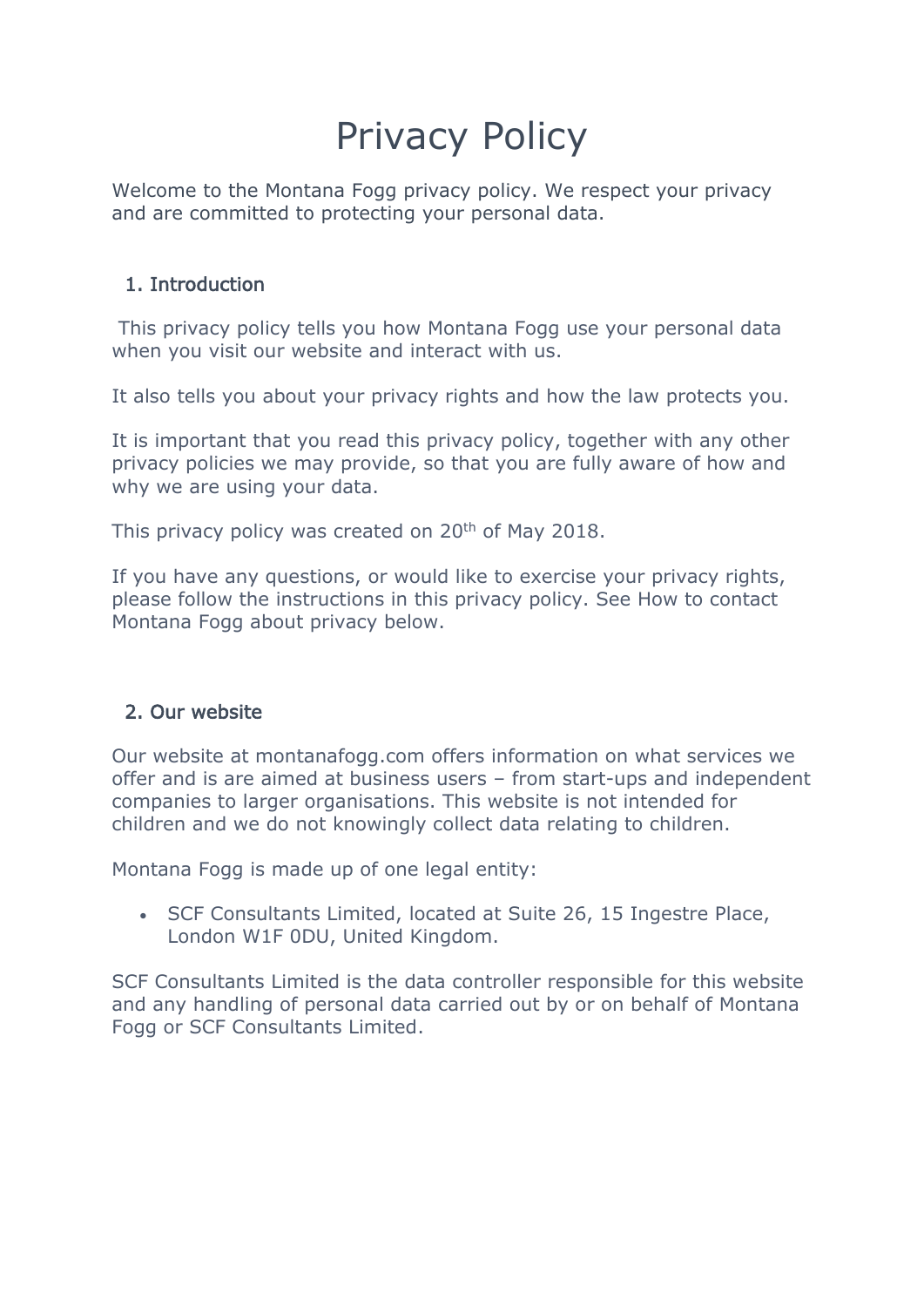## 3. Personal data which we collect about you

Personal data, or personal information, means any information about an individual from which that person can be identified. It does not include data where the identity has been removed (anonymous data).

We collect the minimum amount of information about our subscribers to the Montana Fogg website. This personal data falls into these categories:

Identity Data includes title, first name, last name, username or similar identifier. If you interact with us through social media, this may include your social media user name.

Contact Data includes email address only.

We do not collect Financial Data, Transaction Data, Profile Data, Technical Data, Usage Data or Tracking Data.

We do collect Marketing and Communications Data that include your preferences in receiving direct marketing from us and your communication preferences.

We collect, use and share Aggregated Data such as statistical or demographic data for the purpose of improving our website's performance. We use Google Analytics for this purpose. To see their privacy policy, go to https://policies.google.com/privacy

We do not collect any Special Categories of Personal Data about you (this includes details about your race or ethnicity, religious or philosophical beliefs, sex life, sexual orientation, political opinions, trade union membership, information about your health and genetic and biometric data). Nor do we collect any information about criminal convictions and offences.

We understand that if you choose not to share personal data with us, or refuse certain contact permissions, we might not be able to provide the products and services you've asked for.

## 4. How is your personal data collected?

We use different methods to collect data from and about you including through:

Direct interactions. You may give us your Identity and Contact by filling in forms or by corresponding with us by post, phone, email or through chat or social media.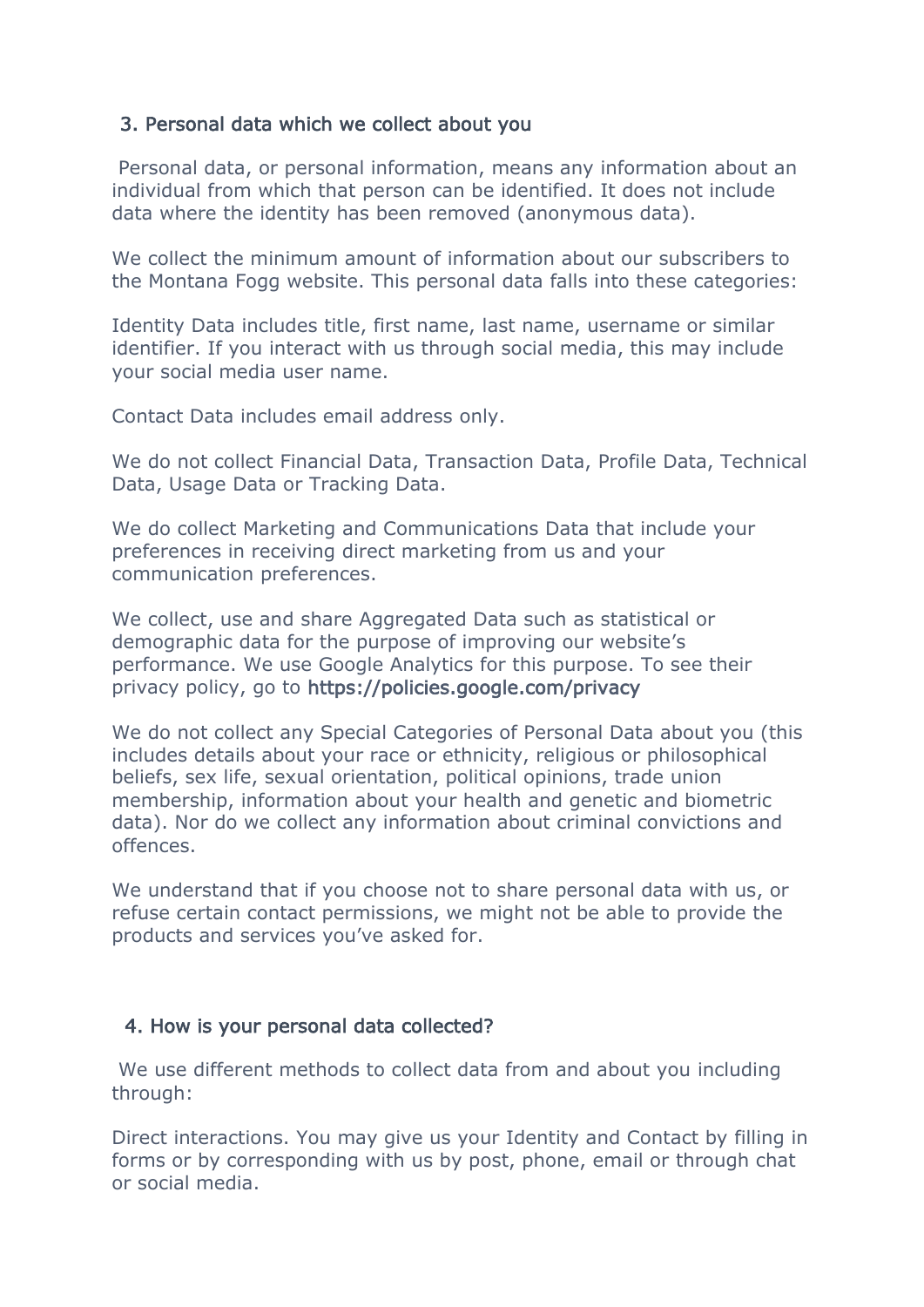This includes personal data you provide when you:

- sign up to receive the Montana Fogg Blog newsletters;
- make enquiries or request information be sent to you;
- order our products or services;
- ask for marketing to be sent to you;
- engage with us on social media;
- enter a competition, promotion or survey;

Third parties or publicly available sources. We may receive personal data about you from various types of third parties, including:

- Identity and Contact Data from data partners; and
- Data from any third parties who are permitted by law or have your permission to share your personal data with us, such as via social media or review sites We will only use your personal data when the law allows us to. Most commonly, we will use your personal data in the following circumstances;
- To send you Montana Fogg Blog newsletters;
- To engage with you on social media;

## 5. How we use your personal data

Where we need to perform the contract, we are about to enter into or have entered into with you. For example, when you purchase our services, that's a contract.

• Where we need to comply with a legal or regulatory obligation. For example, keeping records of our sales for tax compliance.

Generally, we do on consent as a legal basis for processing your personal data other than where the law requires it, for example in relation to sending certain direct marketing communications. Where our legal basis is consent, you have the right to withdraw consent any time.

See Explaining the legal bases we rely on to process personal data to find out more about the types of lawful basis that we will rely on to process your personal data.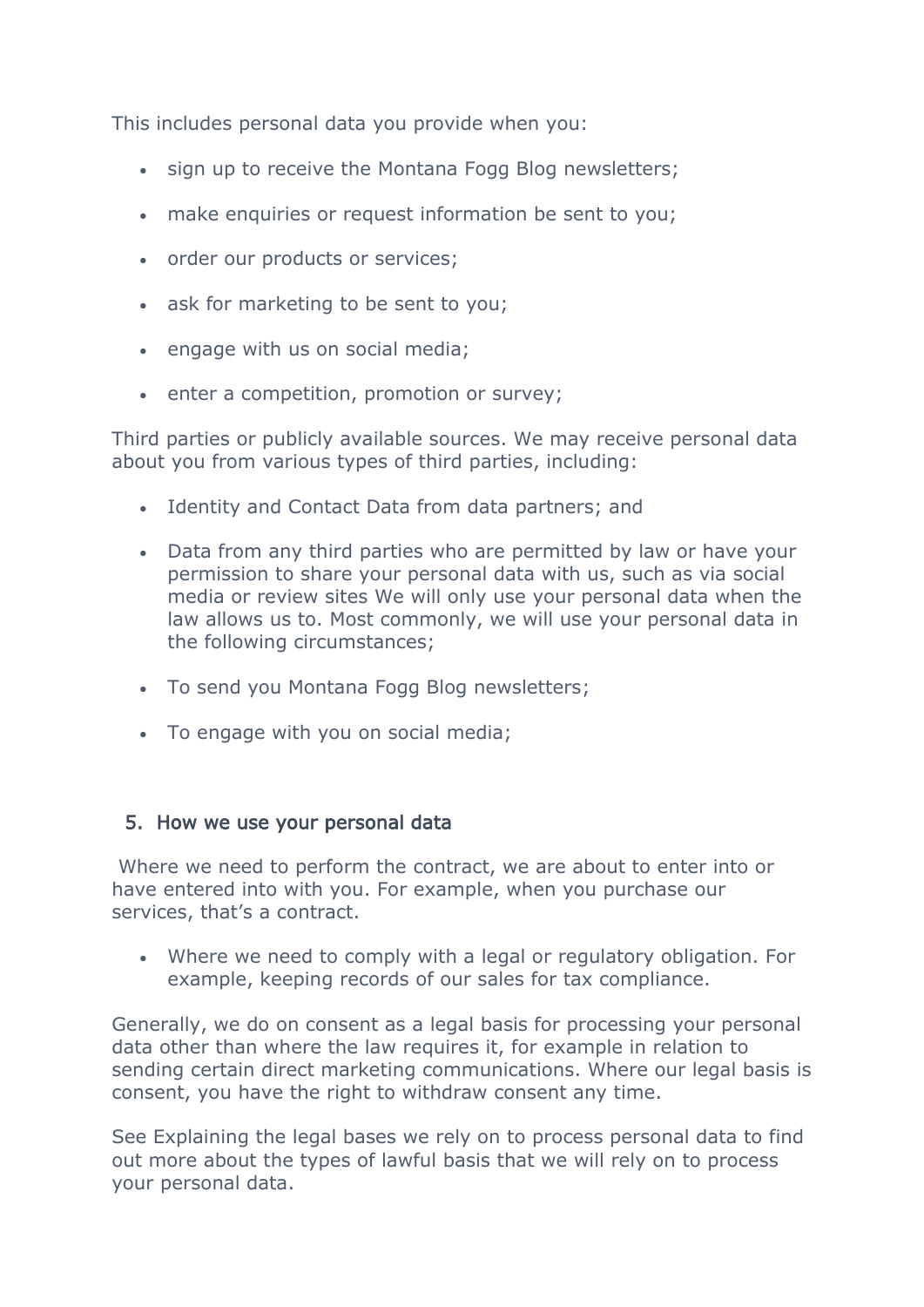## 6. Explaining the legal bases we rely on to process personal data

The table below shows you a description of all the ways we plan to use personal data, and which of the legal bases we rely on to do so. We have also identified what our legitimate interests are where appropriate.

Note that we may process your personal data for more than one lawful ground depending on the specific purpose for which we are using your data.

We do not carry out any automated decision making.

If you ever have any questions about this, please ask. See How to contact Montana Fogg about privacy below.

| <b>Purpose/Activity</b>                                                                              | <b>Type of Data</b>             | <b>Lawful Basis for</b><br><b>Processing</b>                                           |
|------------------------------------------------------------------------------------------------------|---------------------------------|----------------------------------------------------------------------------------------|
| To register you as a<br>new subscriber                                                               | Identity<br>Contact             | Performance of a<br>contract with you                                                  |
|                                                                                                      |                                 |                                                                                        |
| To manage our<br>relationship with you<br>by notifying you about<br>changes to our privacy<br>policy | Identity<br>Contact<br>Profile  | Performance of a<br>contract with you<br>Necessary to comply<br>with legal obligations |
|                                                                                                      | Marketing and<br>Communications | Necessary for our<br>legitimate interests (to<br>keep our records<br>updated)          |
| To deliver our blog to<br>you                                                                        | Identity<br>Contact             | For all blog marketing<br>communications we<br>rely on consent.                        |
|                                                                                                      | Profile                         |                                                                                        |
|                                                                                                      | Marketing and<br>Communications |                                                                                        |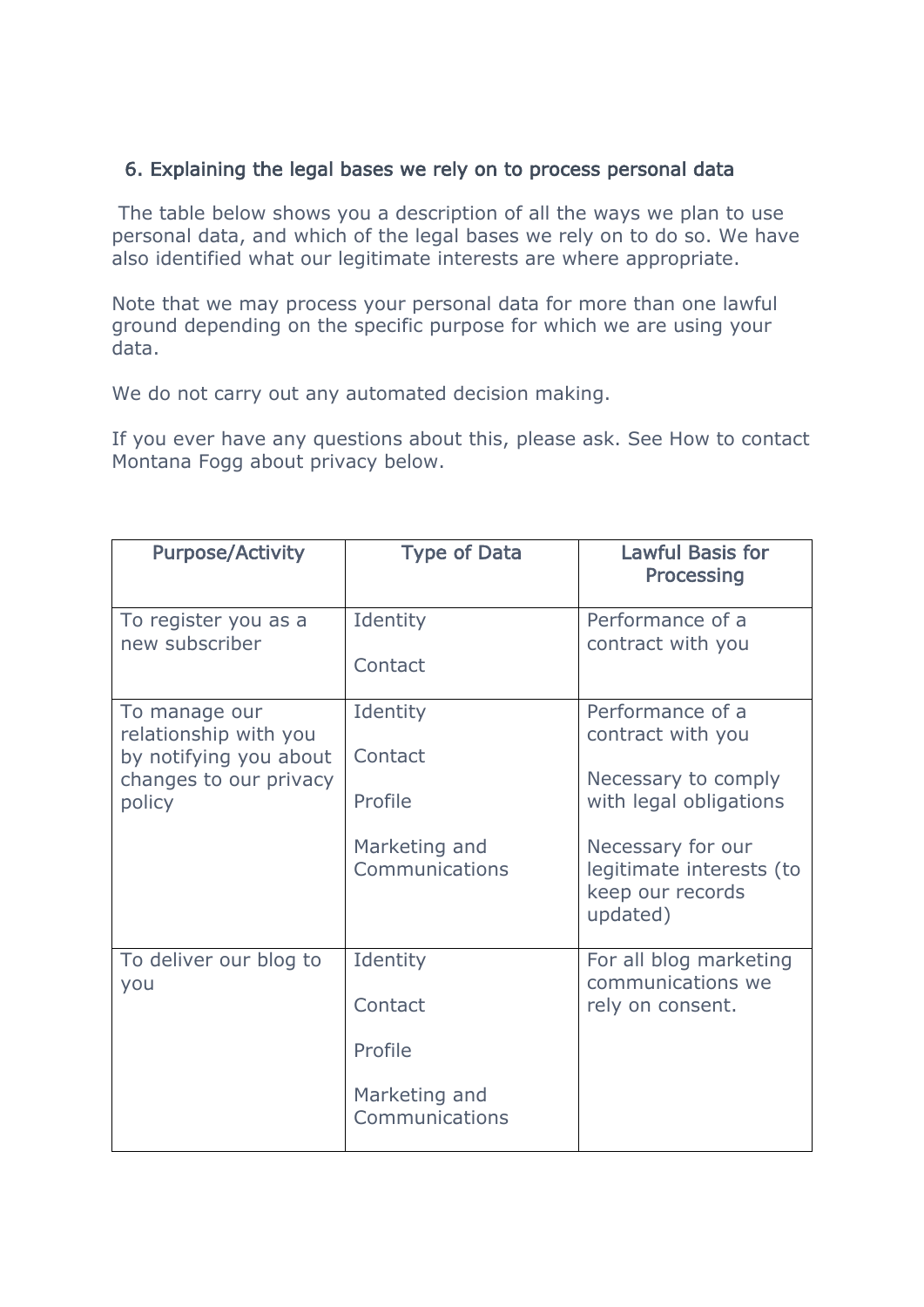| To prevent and detect<br>unlawful acts                                    | Identity<br>Contact                                                                      | Necessary to comply<br>with a legal or<br>contractual obligation<br>to share personal data<br>for the purposes of law<br>enforcement |
|---------------------------------------------------------------------------|------------------------------------------------------------------------------------------|--------------------------------------------------------------------------------------------------------------------------------------|
| In order to resolve<br>legal claims or<br>disputes involving you<br>or us | All relevant data<br>categories depending<br>on the nature of the<br>allegation or claim | Necessary to bring or<br>defend a claim                                                                                              |

## 7. Advertising, marketing and your communications preferences

We may carry out direct marketing by email, for example, you might have the latest Montana Fogg newsletter land in your inbox

On our website, we always try hard to make it really clear what we are doing and what communications you will be sent, namely if you decide to sign up to the newsletter - and you have a right at any time to change your mind and say no thank you and opt out. The easiest way to opt out is to use the unsubscribe link at the bottom of the communication.

We do not advertise and do not use personal data to this end.

The only thing we may do that may be specifically directed at you will come through emails, for example the newsletter.

## 8. Cookies

You can see from Advertising, marketing and your communications preferences above, that cookies are a tool which we (and everyone one else who operates online) uses for advertising. That is just part of why cookies are used.

Cookies help Montanafogg.com work better and provide lots of help in the background to make the process of being a subscriber coma lot easier.

Other cookies collect information about how visitors use Montanafogg.com, for instance which pages visitors go to most often, and if they get error messages from web pages. These cookies don't collect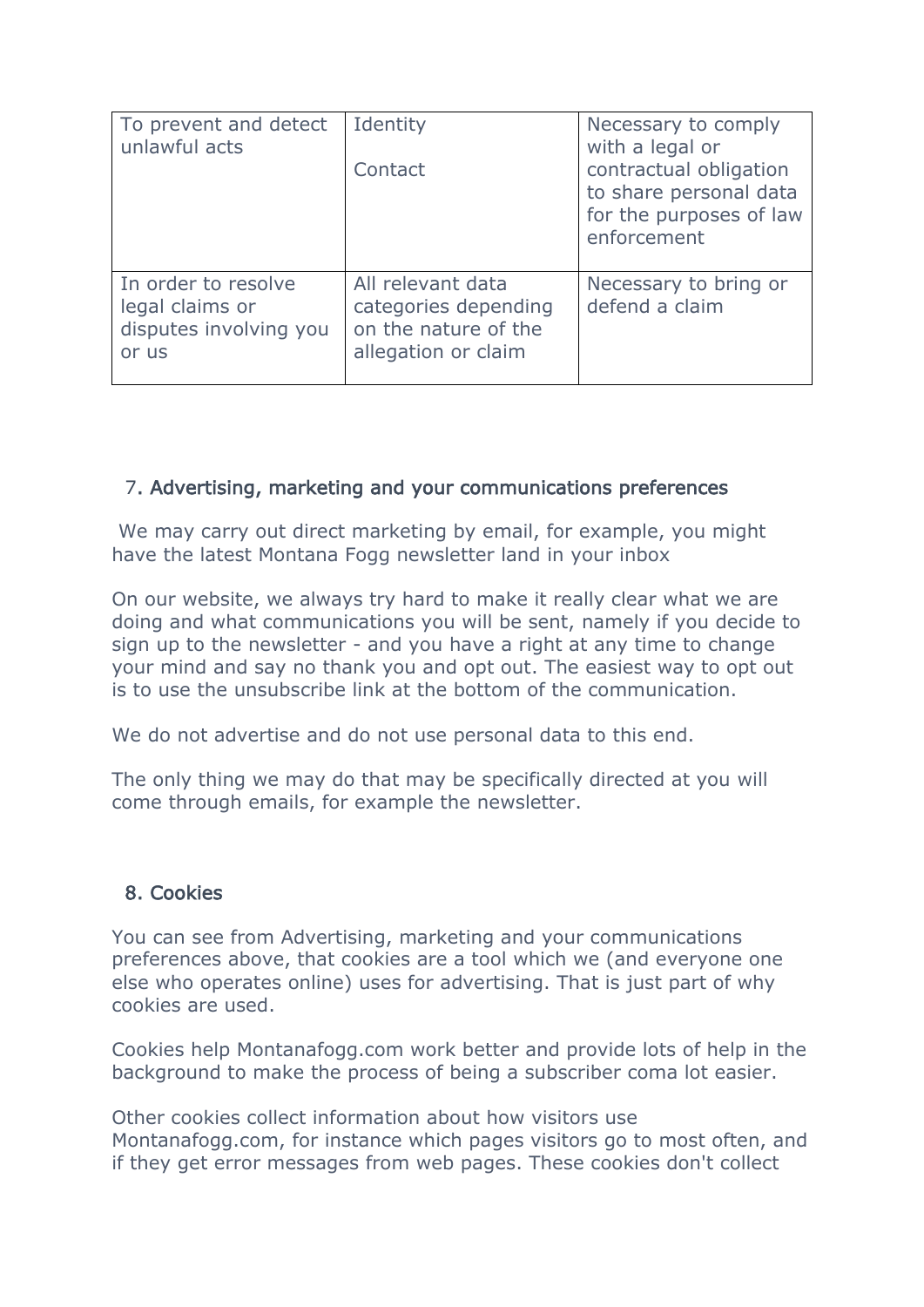information that identifies a visitor. All information these cookies collect is aggregated and used to improve how Montanafogg.com works.

There are also cookies that allow Montanafogg.com to remember choices you make (such as your user name, language or the region you are in) and provide enhanced, more personal features. These cookies can also be used to remember changes you have made to text size, fonts and other parts of web pages that you can customise. They may also be used to provide services you have asked for such as watching a video or commenting on a blog.

There are cookies that collect information about your browsing habits in order to make advertising delivered to you more relevant to you and your interests (see Advertising, marketing and your communications preferences above). They are usually placed by advertising networks with our permission. They remember that you have visited a website and this information is shared with other organisations such as advertisers. Quite often targeting or advertising cookies will be linked to site functionality provided by the other organisation.

When you use Montanafogg.com, your device or browser may be sent cookies from third parties, for example when using embedded content and social network links. It's important for you to know that we have no access to or control over cookies used by these companies or third-party websites. We suggest you check the third-party websites for more information about their cookies and how to manage them.

You can see more information about the cookies we use at the end of this policy, including who they belong to, their ID and why they are used. We've also included links to the third-party websites where you can go to find out more.

You can set your browser to refuse all or some browser cookies, or to alert you when websites set or access cookies. If you disable or refuse cookies, please note that some parts of this website may become inaccessible or not function properly.

## 9. Disclosures of your personal data

We may share your personal data with the parties set out below for the purposes set out in this privacy policy. We may also share your personal data if the law otherwise allows it.

We may share personal data with the following categories third parties:

• Any future SCF Consultant entities;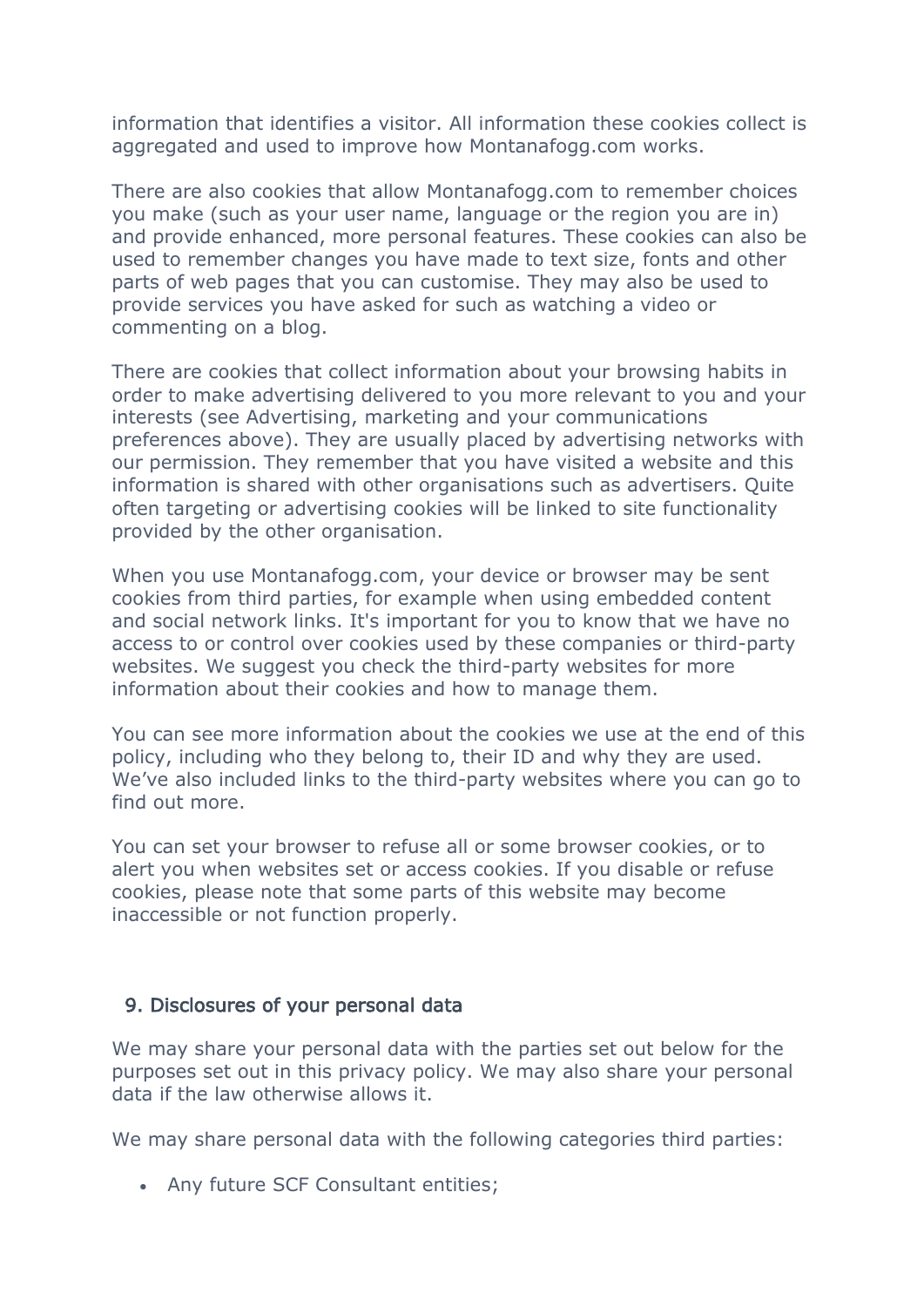professional advisers like lawyers; and

• government, regulators and law enforcement.

## 10. International transfers

Whenever we transfer your personal data out of the EEA, we will comply with applicable data protection law. Some of the mechanisms we may choose to use when undertaking an international transfer are:

- The transfer of your personal data is to a country that has officially been deemed to provide an adequate level of protection for personal data by the European Commission.
- We may use specific contracts approved by the European Commission which give personal data the same protection it has in Europe (called the "EU Model Clauses").
- Where we use providers based in the US, we may transfer data to them if they are part of the Privacy Shield which requires them to provide similar protection to personal data shared between the Europe and the US. If the provider is not EU-US Privacy Shield certified, we may use the EU Model Clauses.

We share your personal data within SCF Consultants, which could involve transferring your data outside the European Economic Area. We do this using the EU Model Clauses.

# 11. Data security

We have put in place appropriate security measures to prevent your personal data from being accidentally lost, used or accessed in an unauthorised way, altered or disclosed. In addition, we limit access to your personal data to those employees, agents, contractors and other third parties who have a business need to know. They will only process your personal data on our instructions and they are subject to a duty of confidentiality.

We have put in place procedures to deal with any suspected personal data breach and will notify you and any applicable regulator of a breach where we are legally required to do so.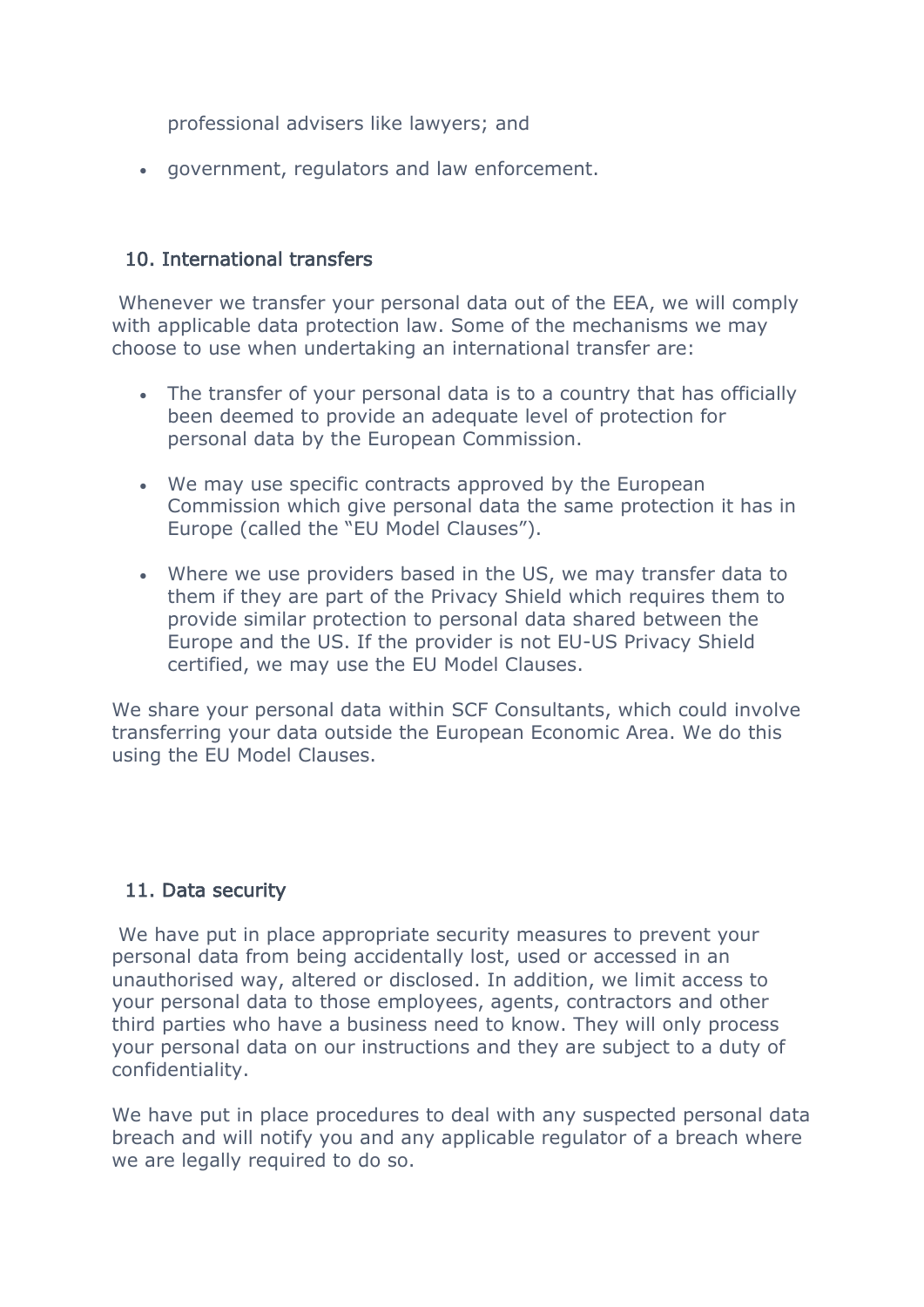# 12. Third-party links

This website may include links to third-party websites, plug-ins and applications (for example, the ability to sign in with Facebook). Clicking on those links or enabling those connections may allow third parties to collect or share data about you. We do not control these third-party websites and are not responsible for their privacy statements. When you leave our website, we encourage you to read the privacy policy of every website you visit.

# 13. Data retention

We will only keep your personal data for as long as necessary to fulfil the purposes we collected it for, including for the purposes of satisfying any legal, accounting, or reporting requirements.

To determine the appropriate retention period for personal data, we consider the amount, nature, and sensitivity of the personal data, the potential risk of harm from unauthorised use or disclosure of your personal data, the purposes for which we process your personal data and whether we can achieve those purposes through other means, and the applicable legal requirements.

By law we have to keep basic information about our client (including Contact and Identity, Financial and Transaction Data) for six years after they stop being clients for tax purposes.

In some circumstances you can ask us to delete your data; see Your legal rights below for further information.

# 14. Your legal rights

If the General Data Protection Regulation applies to you because you are in the European Union, you have rights under data protection laws in relation to your personal data:

- The right to be informed that's an obligation on us to inform you how we use your personal data (and that's what we're doing that in this privacy policy);
- The right of access that's a right to make what's known as a 'data subject access request' for copy of the personal data we hold about you;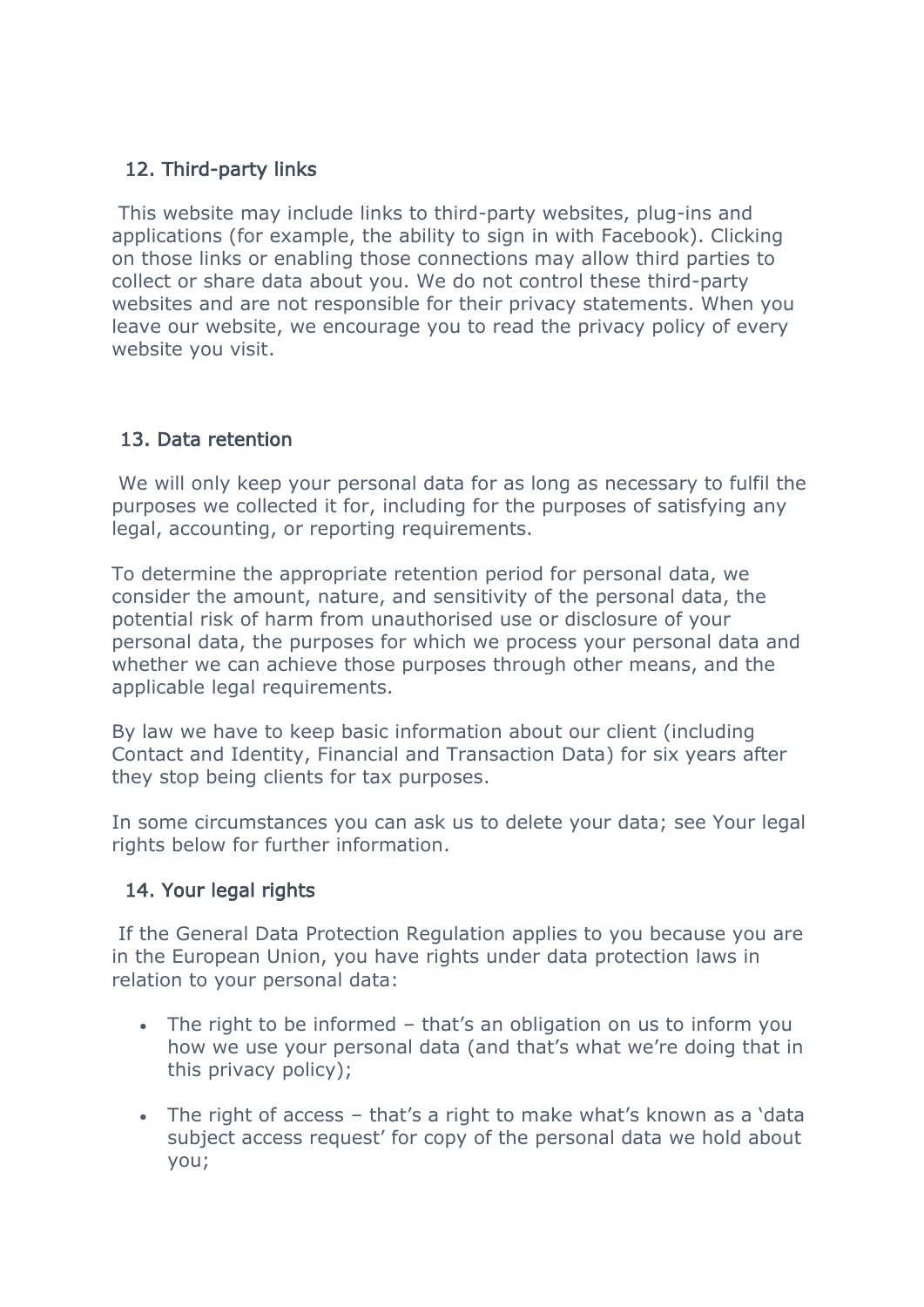- The right to rectification that's a right to make us correct personal data about you that may be incomplete or inaccurate;
- The right to erasure that's also known as the 'right to be forgotten' where in certain circumstances you can ask us to delete the personal data we have about you (unless there's an overriding legal reason we need to keep it);
- The right to restrict processing that's a right for you in certain circumstances to ask us to suspend processing personal data;
- The right to data portability that's a right for you to ask us for a copy of your personal data in a common format (for example, a .csv file);
- The right to object that's a right for you to object to us processing your personal data (for example, if you object to us processing your data for direct marketing); and
- Rights in relation to automated decision making and profiling that's a right you have for us to be transparent about any profiling we do, or any automated decision making.

These rights are subject to certain rules around when you can exercise them. You can see a lot more information on them, if you are interested, on the UK Information Commissioner's Office https://ico.org.

If you wish to exercise any of the rights set out above, please contact us (see How to contact Montana Fogg about privacy).

You will not have to pay a fee to access your personal data (or to exercise any of the other rights). However, we may charge a reasonable fee if your request is clearly unfounded, repetitive or excessive. Alternatively, we may refuse to comply with your request in these circumstances.

We may need to request specific information from you to help us confirm your identity and ensure your right to access your personal data (or to exercise any of your other rights). This is a security measure to ensure that personal data is not disclosed to any person who has no right to receive it. We may also contact you to ask you for further information in relation to your request to speed up our response.

We try to respond to all legitimate requests within one month. Occasionally it may take us longer than a month if your request is particularly complex or you have made a number of requests. In this case, we will notify you and keep you updated.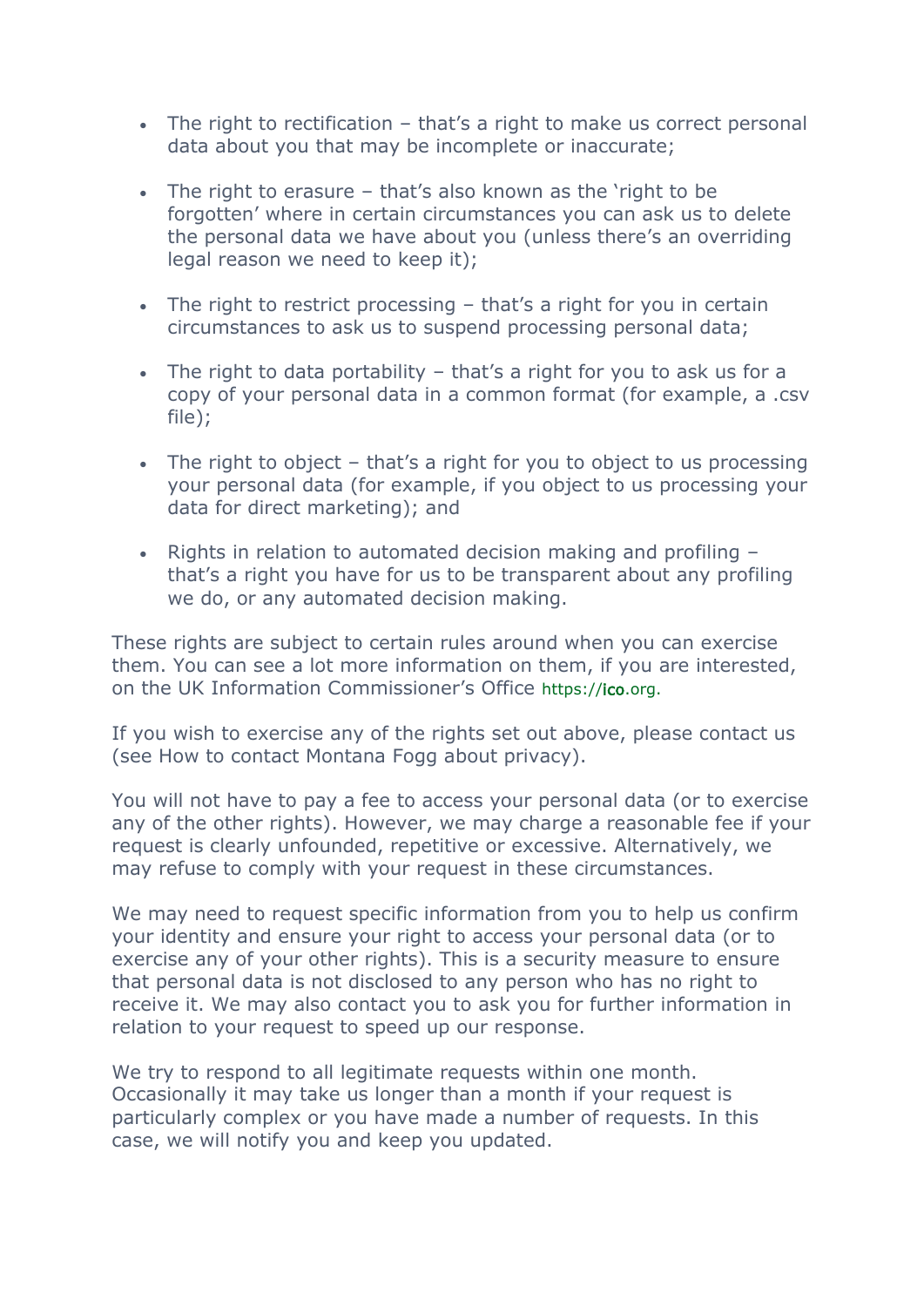We have appointed a data privacy manager who is responsible for overseeing questions in relation to this privacy policy. If you have any questions about this privacy policy, including any requests to exercise your legal rights, please contact the data privacy manager using the details in How to contact Montana Fogg about privacy below.

You have the right to make a complaint at any time to the Information Commissioner's Office ("ICO"), the UK supervisory authority for data protection issues (www.ico.org.uk). We would, however, appreciate the chance to deal with your concerns before you approach the ICO so please contact us in the first instance.

## 15. How to contact MOO about privacy

If you have any questions about this privacy policy, or would like to exercise any of your rights, please email us at seb@moontanafogg.com or write to us with your letter addressed to: Data Privacy Manager, SCF Consultants Ltd, Suite 26, 15 Ingestre Place, London W1F 0DU, United Kingdom.

## 16. Changes to this privacy policy

The General Data Protection Regulation is new and the ICO is still issuing new bits of guidance about how businesses should follow it. So, you may see little updates to our privacy policy over the coming months. Be sure to check in and have read every now and then. Thank you.

# Cookie Information

This is Montana Fogg's cookie information page. We respect your privacy and are committed to protecting your personal data. Please read the full privacy policy for more information.

## 1. How this cookie list works

This cookie list tells you how SCF Consultants use cookies on the www.montanafogg.com website.

We are always trying to make things better at Montana Fogg, and that includes how we might use montanafogg.com. whenever you look at it, it is just a snapshot in time, for the time that you look at it.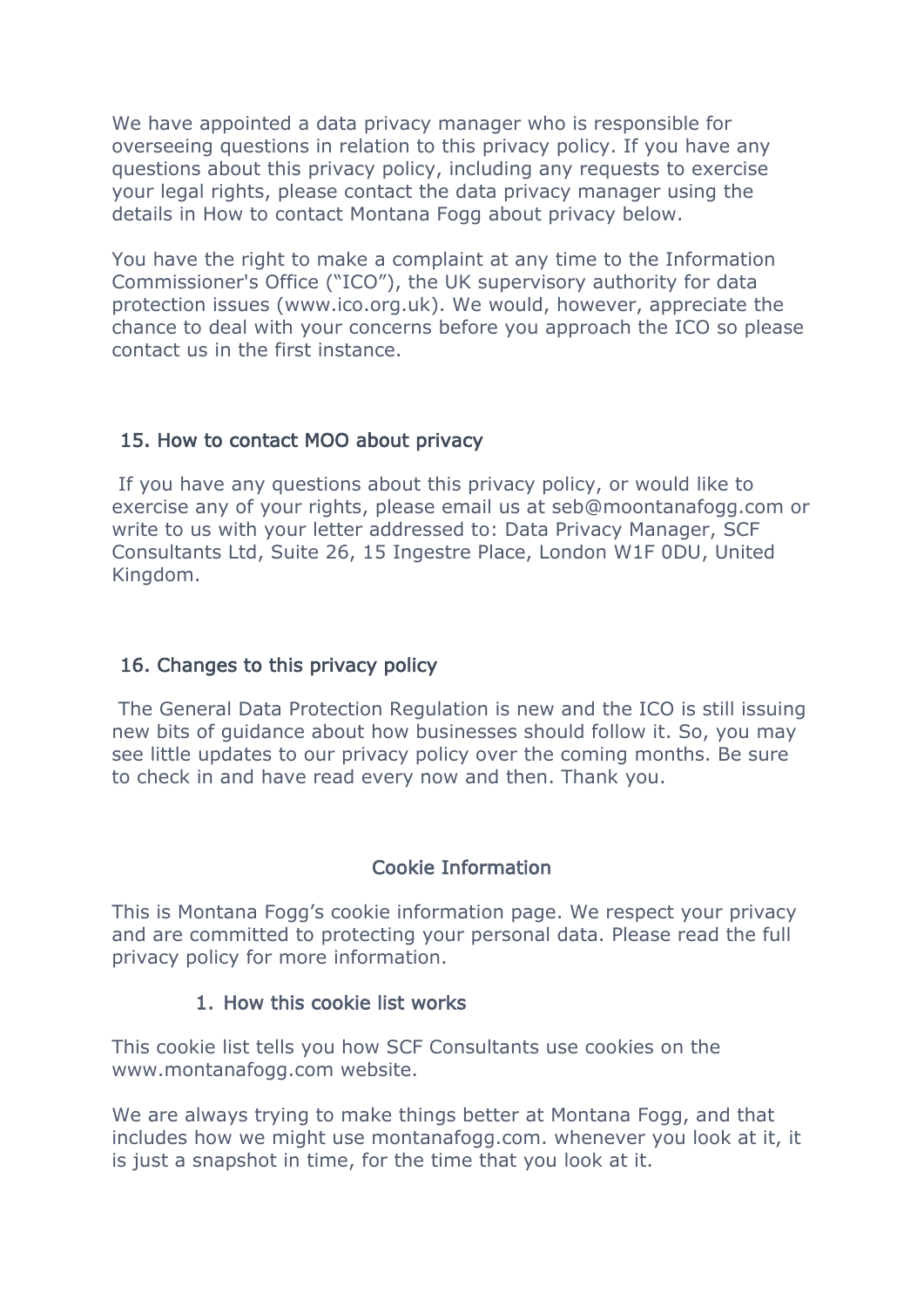# 2. The sorts of things our cookies do

Cookies help montanafogg.com work better and provide help in the background to make the process of being a subscriber easier. Other cookies collect information about how visitors use montanafogg.com, for instance which pages visitors go to most often. These cookies do not collect information that identifies a visitor. All information these cookies collect is aggregated by us to improve how montanafogg.com works.

When you use montanafogg.com, your device or browser may be sent cookies from third parties, for example when using an embedded content and social network links. It is important for you to know that we have no access to or control over cookies used by these companies or third-party websites. We suggest you check the third-party websites for more information about their cookies and how to manage them.

## 3. The cookies list

Below you can see more information about the cookies we use, including who they belong to, their ID and why they are used. We have also included links to the third-party websites where you can go to find out more.

| Vendor              | Cookie ID                                                                                          | Purpose                                                                                                                                                                                      | More<br>information                                                                                               |
|---------------------|----------------------------------------------------------------------------------------------------|----------------------------------------------------------------------------------------------------------------------------------------------------------------------------------------------|-------------------------------------------------------------------------------------------------------------------|
| Google<br>Analytics | Placed<br>through<br>montanafogg.<br>com<br>cookie: ga, vi<br>sitor_id,_gat_<br>UA-<br>119593503-1 | Google analytics is a web<br>analytics service provided<br>by Google, Inc. Google<br>Analytics sets a cookie in<br>order to evaluate use of<br>those service and compile<br>a report for us. | https://support.<br>google.com/ana<br>lytics/answers/6<br>004245?hl=en                                            |
| Wix                 | svSession                                                                                          | Creates activities and BI                                                                                                                                                                    | https://support.<br>wix.com/en/arti<br>cle/site-<br>compliance-<br>with-the-<br>european-<br>union-cookie-<br>law |
| Wix                 | hs                                                                                                 | <b>Security</b>                                                                                                                                                                              | See above                                                                                                         |